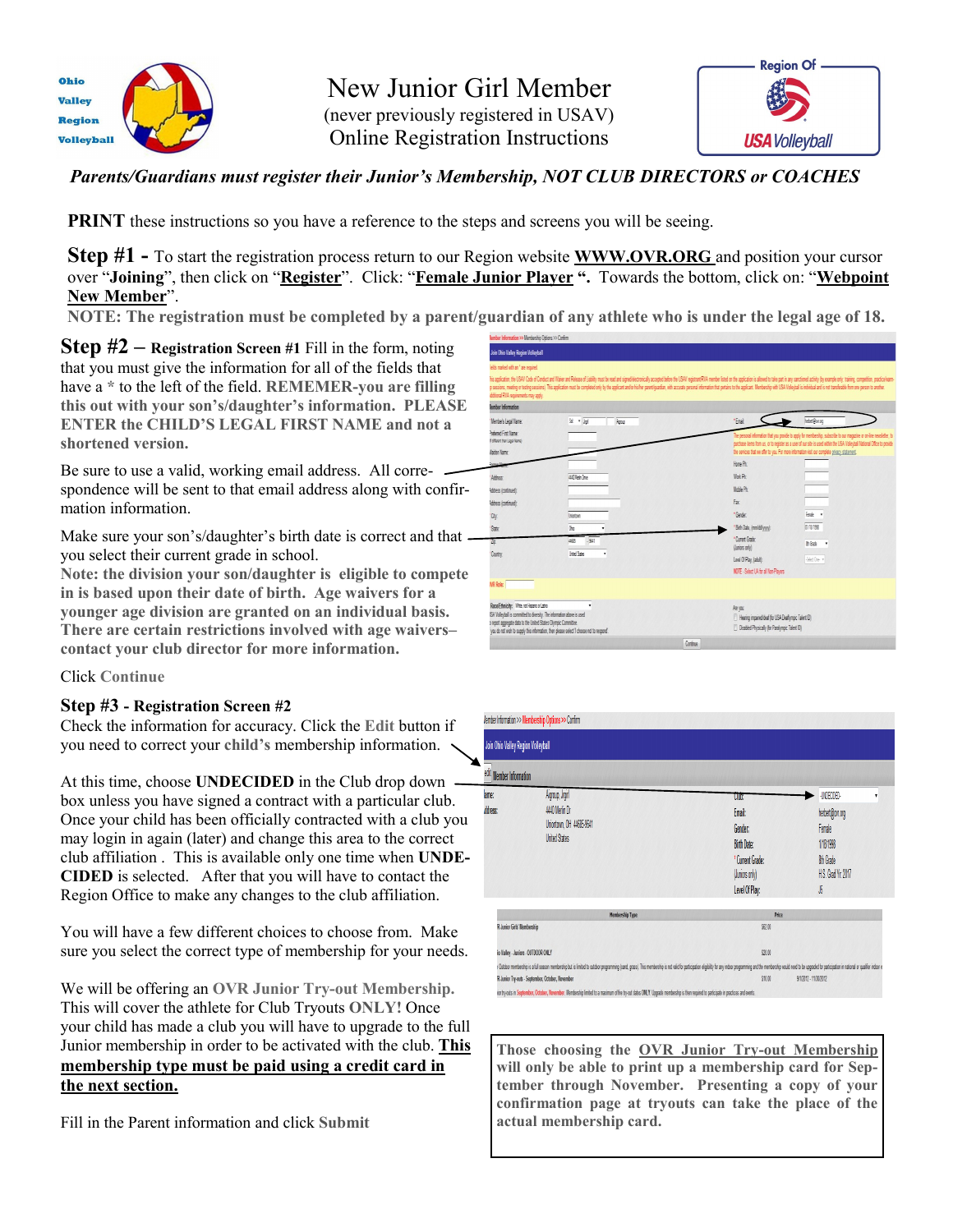### **Step #4–Registration Screen #3**

Check this screen for accuracy one more time and make any changes to the membership information for the **Junior** Member. Click the **Edit**  button if corrections must be made. Remember you are filling this out with you son's/daughter's information.

This gives you a summary of your membership choices as well as your total fees.

You may also choose to make a donation to the National High Performance program by checking the box. Your dues will be adjusted accordingly if you choose to make donation.

|    | Tember Information >> Membership Options >> Background Screening >>Confirm |                      |                                                                                                           |                                                                                                                           |
|----|----------------------------------------------------------------------------|----------------------|-----------------------------------------------------------------------------------------------------------|---------------------------------------------------------------------------------------------------------------------------|
| 43 | Join Ohio Valley Region Volleyball                                         |                      |                                                                                                           |                                                                                                                           |
|    | lease confirm the information below before submitting this application.    |                      |                                                                                                           |                                                                                                                           |
|    | lembership Information                                                     |                      |                                                                                                           |                                                                                                                           |
| 0  | adt Membership Information                                                 |                      |                                                                                                           |                                                                                                                           |
| e  | lembership Type:                                                           |                      |                                                                                                           | OVR Junior Try-outs - September, October, November                                                                        |
|    | lembership Dates:                                                          |                      |                                                                                                           | 9/1/2012 - 11/30/2012                                                                                                     |
|    | lembership Price:                                                          |                      |                                                                                                           | \$10.0                                                                                                                    |
|    |                                                                            |                      |                                                                                                           | High Performance Donation, (\$5.00)                                                                                       |
|    |                                                                            |                      |                                                                                                           | I would like to subscribe to USA Volleyball Magazine, (\$2.50)                                                            |
|    |                                                                            |                      |                                                                                                           |                                                                                                                           |
|    | <b>Amount Due:</b>                                                         |                      |                                                                                                           | \$10.0                                                                                                                    |
|    |                                                                            |                      |                                                                                                           |                                                                                                                           |
|    | dt Member Information                                                      |                      |                                                                                                           |                                                                                                                           |
|    | Member's Legal Name:                                                       | Jrgirl Aigroup       | ' Email:                                                                                                  | herbert@ovr.org                                                                                                           |
|    | Preferred First Name:<br>f different than Legal Name)                      |                      |                                                                                                           | The personal information that you provide to apply for membership, subscribe to our magazine or on-line newsletter, to    |
| ır | Maiden Name:                                                               |                      |                                                                                                           | purchase items from us, or to register as a user of our site is used within the USA Volleyball National Office to provide |
|    | Former Name:                                                               |                      | the services that we offer to you. For more information visit our complete privacy statement.<br>Home Ph: |                                                                                                                           |
|    | Address:                                                                   | 4440 Merlin Drive    | Work Ph:                                                                                                  |                                                                                                                           |
|    | Address (continued):                                                       |                      | Mobile Ph:                                                                                                |                                                                                                                           |
| -  | Address (continued):                                                       |                      | Fax:                                                                                                      |                                                                                                                           |
|    | City:                                                                      | <b>Uniontown</b>     | * Gender:                                                                                                 | Female                                                                                                                    |
|    | State:                                                                     | OH                   | * Birth Date, (mm/dd/yyyy):                                                                               | 1/18/1998                                                                                                                 |
|    | þp.                                                                        | 44685 - 9641         | * Current Grade:                                                                                          |                                                                                                                           |
| 1  |                                                                            | <b>United States</b> | (Juniors only)                                                                                            | 8th Grade                                                                                                                 |
|    |                                                                            |                      | Level Of Play:                                                                                            | J5                                                                                                                        |
| a  |                                                                            |                      | Are you:                                                                                                  |                                                                                                                           |
|    | Race/Ethnicity: White, not Hispanic or Latino                              |                      | Hearing impaired/deaf. No<br>Diephlod Physically: No.                                                     |                                                                                                                           |

**Note:** If the membership type does not include the USAV magazine, an additional option will show giving you the opportunity to purchase it for \$2.50. Do Not choose that option with just the Tryout Membership-most upgrades later will include the magazine.

## **Step #5**

Once again double check the parent/ guardian information that you filled out for accuracy.

The next area allows you to opt out of certain correspondence available from the National Office. The default for this is always checked. **UNCHECK** any boxes you prefer **NOT** receiving.

#### **Payment Area**

Fees should be paid by credit card at the time the application is filled out. Enter your credit card information and follow all of the steps for pay-

| Parent/Guardian Information                                                                                                                        |                      |
|----------------------------------------------------------------------------------------------------------------------------------------------------|----------------------|
| Nease note: Parent/Guardian must provide information as well as read and accept terms on behalf of the minor to complete the registration process. |                      |
| Parent or Guardian's name:                                                                                                                         |                      |
| First: Adult                                                                                                                                       | First:               |
| Last: Aigroup                                                                                                                                      | Last:                |
| Parent or Guardian's email address:                                                                                                                |                      |
| herbert@ovr.org<br>Email:<br>A copy of the Membership Confirmation will be sent to this address.                                                   | Email:               |
| Correspondence Information                                                                                                                         |                      |
| pt out, UNCHECK the box next to the correspondence item you wish to be removed from.                                                               |                      |
| 7 Please send electronic communications from USA Volleyball about new features or services.                                                        |                      |
| VI would like to receive mailings from companies USA Volleyball feels would be of interest to me.                                                  |                      |
| Rease send electronic communications from my Region about new features or services.                                                                |                      |
| Interested in Officiating For Pay                                                                                                                  |                      |
| Payment Information                                                                                                                                |                      |
| <b>O</b> Pay now via Credit Card<br>Submit payment separately, per Region policy.<br>$\odot$                                                       |                      |
| Credit Card Type:                                                                                                                                  | Select One           |
| Credit Card Number:                                                                                                                                |                      |
| Security Code (Locate):                                                                                                                            |                      |
| Expiration:                                                                                                                                        | $MM - I$ YYYY $\sim$ |
| Name On Credit Card:                                                                                                                               |                      |

ment. If you do not have a credit card you may choose the 2nd option **"Submit payment separately per Region Policy"** This will allow the membership to go through as UNPAID. You then must send a check made out to: Ohio Valley Region and mail to:

#### **Ohio Valley Region 5401 Rochelle Dr Stow, OH 44224-5512**

If paying by check make sure that the name and date of birth are included in the memo area of the check so it can be credited to the correct individual. The membership is **NOT VALID** until payment is received and the account updated. You also will not be able to print out a membership card until payment is received. Payment must be received within 7 days. You will be notified via an email when the membership is paid.

Contact Al Herbert at **330-354-5332 or herbert @ovr.org if you have any questions.**

The credit card area is a trusted secure credit card website and carries the secure verification logo-No one has access to your credit card number.

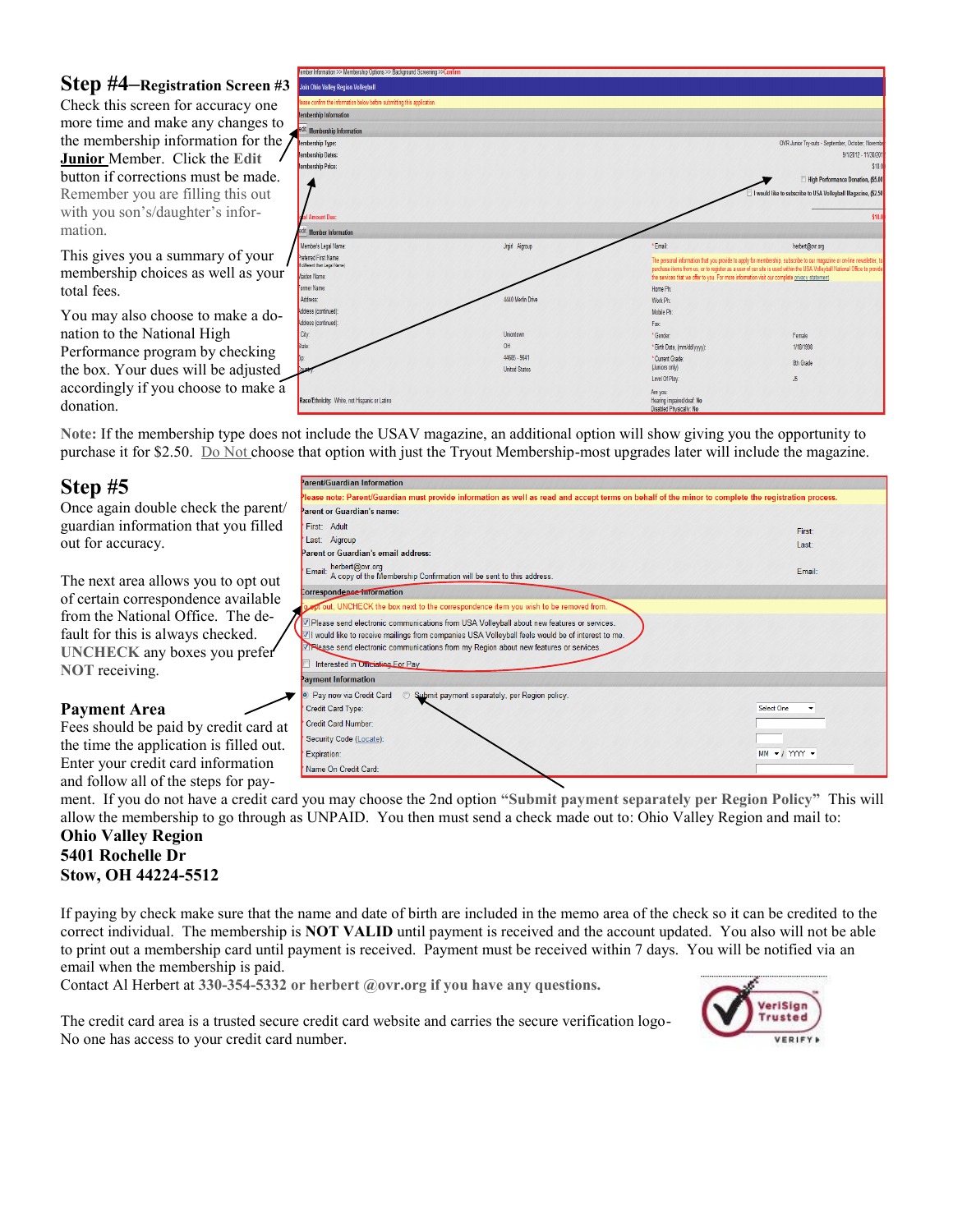**Step #6**– The next part of this page is a very important part of the registration process and it is the most overlooked. A parent or guardian will be accepting the terms of membership on behalf of their child or legal ward. **YOU MUST OPEN** the files in order to continue on in the process.

Click on the Blue **USAV Waiver & Release of Liability** A box will open so that it can be read an printed for your records. Once read– close the pop box by clicking the **RED X** in the upper corner.

Check the box under **USAV Waiver & Release of Liability** to acknowledge agreement to the waiver.

**Repeat** the same steps with the USAV Participan **Code of Conduct** 

Check the third box in front of the red text which is your agreement to the terms of membership and that you are the legally authorized person to sign this electronic document.

| C Pay now via Credit Card<br>O Submit payment se                                                                                                                                                                                                                                                                                | G USAV Waiver & Release of Liability - Windows Internet Explorer                                                                                                                                                                                                                                                                                                                                                                                                                                                                                                                                                                                                     |  |
|---------------------------------------------------------------------------------------------------------------------------------------------------------------------------------------------------------------------------------------------------------------------------------------------------------------------------------|----------------------------------------------------------------------------------------------------------------------------------------------------------------------------------------------------------------------------------------------------------------------------------------------------------------------------------------------------------------------------------------------------------------------------------------------------------------------------------------------------------------------------------------------------------------------------------------------------------------------------------------------------------------------|--|
| Credit Card Type:                                                                                                                                                                                                                                                                                                               | https://webpoint.usavolleyball.org/wp/Memberships/WaiverCode.asp?ispopup=true&isCode=tru                                                                                                                                                                                                                                                                                                                                                                                                                                                                                                                                                                             |  |
| Credit Card Number:                                                                                                                                                                                                                                                                                                             | Fdit<br>View<br>Favorites<br>Tools<br>Help<br>File.                                                                                                                                                                                                                                                                                                                                                                                                                                                                                                                                                                                                                  |  |
| Security Code (Locate):                                                                                                                                                                                                                                                                                                         | Favorites                                                                                                                                                                                                                                                                                                                                                                                                                                                                                                                                                                                                                                                            |  |
| Expiration:                                                                                                                                                                                                                                                                                                                     | Click Here to print<br>Click Here to print.                                                                                                                                                                                                                                                                                                                                                                                                                                                                                                                                                                                                                          |  |
| Name On Credit Card:                                                                                                                                                                                                                                                                                                            | USA VOLLEYBALL PARTICIPANT CODE OF CONDUCT                                                                                                                                                                                                                                                                                                                                                                                                                                                                                                                                                                                                                           |  |
| Please click on all links below to view and read doct<br>Please note: Parent/Guardian must provide informat<br><b>USAV Waiver &amp; Release of Liability</b><br>$\vee$ I represent that I have legal capacity and auth<br>bility.<br><b>USAV Participant Code of Conduct</b><br>I agree to the USAV Participant Code of Cond    | THE FOLLOWING ACTIONS ARE PROHIBITED:<br>1. Violation of any anti-doping policies, protocols or procedures as defined by the International<br>Olympic Committee (IOC), World Anti-Doping Agency (WADA), Federation Internationale de<br>Volleyball (FIVB), US Anti-Doping Agency (USADA) or the United States Olympic Committee<br>(USOC). Violations of this provision will be adjudicated only by USADA or the proper anti-doping<br>authority, not USA Volleyball (USAV).<br>Waiv<br>2. Possession, consumption or distribution of alcohol and/or tobacco if illegal or in violation of<br>USA Volleyball (USAV) or Regional Volleyball Association (RVA) policy. |  |
| <b>Use Agreement</b><br>I agree that once affiliated with a club, it is fo<br>bereby agree to be filmed, videotaped and photogr<br>uring USA Volleyball (USAV) and/or its Regional Vo<br>USAV/RVA (the "Footage").<br>I hereby grant USAV/RVA, with no financial or other<br>news and information purposes, (2) promotion of th | 3. USAV policy prohibits the possession, consumption or distribution of alcohol and/or tobacco<br>by anyone registered as a Junior Olympic Volleyball Player at the event venue of any USAV/RVA<br>sanctioned junior event.<br>lams.<br>e reco<br><b>condit</b><br>4. Use of a recognized identification card by anyone other than the individual described on the<br>card.<br>dia.tl<br>$\checkmark$<br>5. Physical damage to a facility or theft of items from a room, dormitory, residence or other<br><b>RVA.</b>                                                                                                                                                |  |
| event may the USAV/RVA use or authorize the com<br>written permission.                                                                                                                                                                                                                                                          | $t$ , or $t$<br>€ 95%<br><b>O</b> Internet<br>Done<br>$4a +$                                                                                                                                                                                                                                                                                                                                                                                                                                                                                                                                                                                                         |  |
|                                                                                                                                                                                                                                                                                                                                 | Please Note: If your Driver's License number is your Social Security Number, please enter only the last four digits.                                                                                                                                                                                                                                                                                                                                                                                                                                                                                                                                                 |  |
|                                                                                                                                                                                                                                                                                                                                 | For verification purposes, please enter the Driver's License or State ID number for the individual (Parent/Guardian) consenting above: *                                                                                                                                                                                                                                                                                                                                                                                                                                                                                                                             |  |
|                                                                                                                                                                                                                                                                                                                                 |                                                                                                                                                                                                                                                                                                                                                                                                                                                                                                                                                                                                                                                                      |  |
|                                                                                                                                                                                                                                                                                                                                 | Confirm                                                                                                                                                                                                                                                                                                                                                                                                                                                                                                                                                                                                                                                              |  |

**Checking the boxes is accepted as your electronic signature for the document.**

The last part is to fill in the Driver's License number of the Parent or Guardian for verification of identity. *If you do not have a Drivers License you may also enter your phone number with no dashes i.e. 7737678579.*

**Payment Inform** 

Click **Confirm** at the bottom of the page. You will get 2 additional pop up screens click OK on each one

## **Step #7**

There will be a long confirmation page with all of your child's information included. Read the paragraph in YELLOW for final information on your registration.

#### **VERY IMPORTANT:**

Your user name and temporary password will also be listed– make sure you print or write down this information and save it in a safe place. **YOU NEED THIS INFORMATION to COMPLETE the REGIS-TRATION.**

**Helpful Hint:** The user name will normally be the email address you entered (or variation if the same email address is used for multiple individuals in the household) and the default password will be the first 3 letters of child's last name, child's birth month and then full birth year.

You must officially re-login to the system by selecting the "**Click Here to Login ".**

This will take you to a screen requesting that you submit a new password as well as select a security question and answer. Once completed click **"Change Password".**

| <b>Imbership Confirmation</b>                                                                                                                                                                                                                                                                                                                                                                                                                                   |                                                                       |  |
|-----------------------------------------------------------------------------------------------------------------------------------------------------------------------------------------------------------------------------------------------------------------------------------------------------------------------------------------------------------------------------------------------------------------------------------------------------------------|-----------------------------------------------------------------------|--|
| patidion fo compleng the memberity proces for the Volley Region and USA Volleyball. Please print your membership can't more to member that the Cary it with you to OR and USA Volleyball events. Print this pape as your recei<br>ex make it payable to OR and mail it to OR Nembershy of Stephen Doratius EAON Rockele D. Stow, OH 4424-5512 holds the follower of the individad for whom the membershy is for in the memo section of the check. Good lock and |                                                                       |  |
| Here to return to the Ohio Valley Region website.                                                                                                                                                                                                                                                                                                                                                                                                               |                                                                       |  |
| Login Information                                                                                                                                                                                                                                                                                                                                                                                                                                               | <b>Click Here to Login</b>                                            |  |
| User Name:                                                                                                                                                                                                                                                                                                                                                                                                                                                      | herbert@ovr.org_1                                                     |  |
| Password                                                                                                                                                                                                                                                                                                                                                                                                                                                        | aig11998                                                              |  |
| MOTE All Danguardo ara cana concitava                                                                                                                                                                                                                                                                                                                                                                                                                           |                                                                       |  |
| Click here to change your username                                                                                                                                                                                                                                                                                                                                                                                                                              |                                                                       |  |
| <b>User Name:</b>                                                                                                                                                                                                                                                                                                                                                                                                                                               | herbert@ovr.org_1                                                     |  |
|                                                                                                                                                                                                                                                                                                                                                                                                                                                                 | Please select a new password you can easily remember for this system. |  |
| *New Password:<br>(please enter & confirm)                                                                                                                                                                                                                                                                                                                                                                                                                      |                                                                       |  |
| * Confirm Password                                                                                                                                                                                                                                                                                                                                                                                                                                              |                                                                       |  |
| Please select and answer a security question for future access.                                                                                                                                                                                                                                                                                                                                                                                                 |                                                                       |  |
| * Your Security Question:                                                                                                                                                                                                                                                                                                                                                                                                                                       | What is your first pet's name?                                        |  |
| * Security Question Answer:                                                                                                                                                                                                                                                                                                                                                                                                                                     | Dog                                                                   |  |
|                                                                                                                                                                                                                                                                                                                                                                                                                                                                 |                                                                       |  |